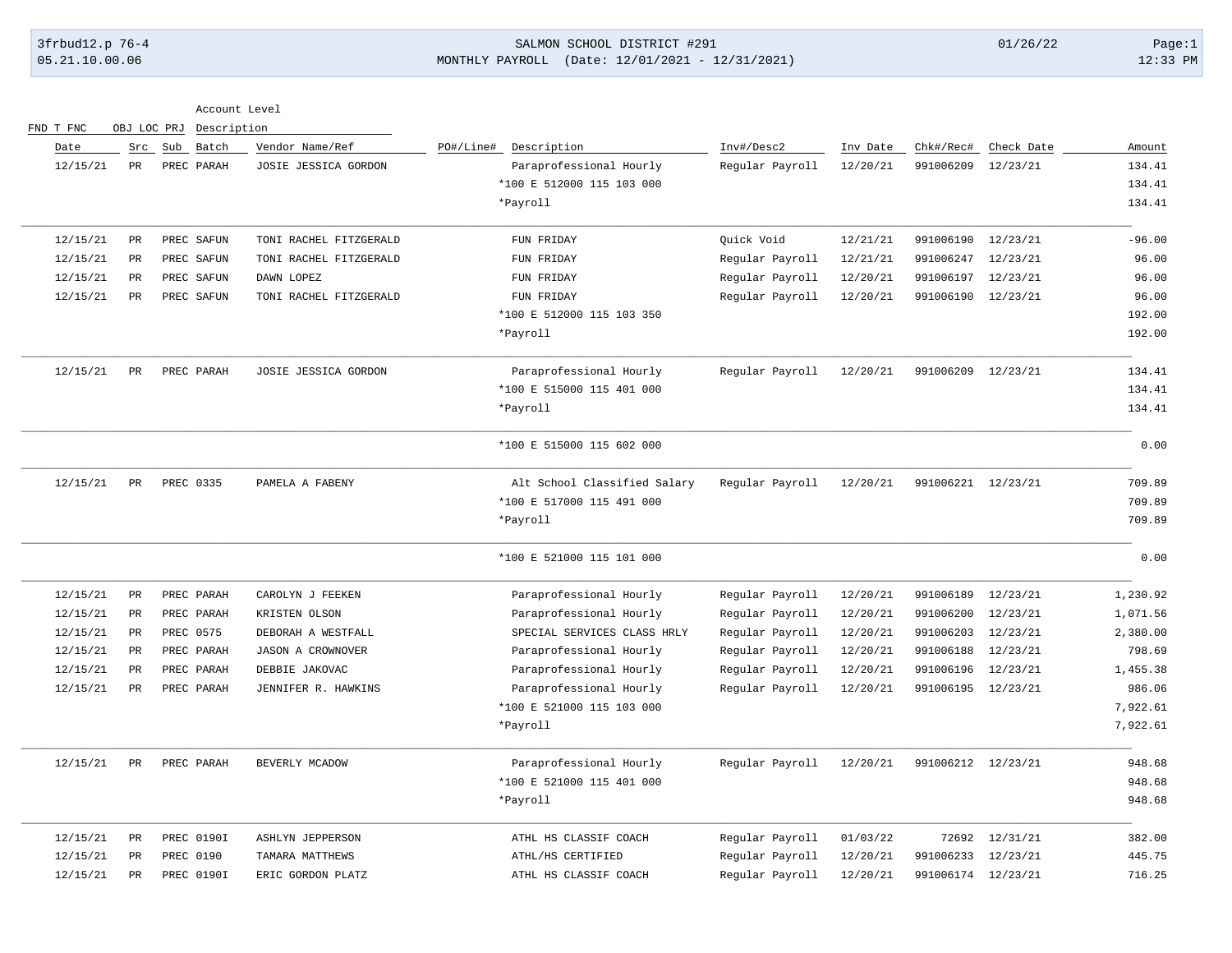FND T FNC OBJ LOC PRJ Description

### 3frbud12.p 76-4 SALMON SCHOOL DISTRICT #291 01/26/22 Page:2 05.21.10.00.06 MONTHLY PAYROLL (Date: 12/01/2021 - 12/31/2021) 12:33 PM

Account Level

| 100 E 531000 115 401 000 (continued) |             |               |                         |           |                           |                 |          |                    |            |           |
|--------------------------------------|-------------|---------------|-------------------------|-----------|---------------------------|-----------------|----------|--------------------|------------|-----------|
| Date                                 |             | Src Sub Batch | Vendor Name/Ref         | PO#/Line# | Description               | Inv#/Desc2      | Inv Date | Chk#/Rec#          | Check Date | Amount    |
| 12/15/21                             | PR          | PREC 0190     | JASON W. BRUCE          |           | ATHL/HS CERTIFIED         | Regular Payroll | 12/20/21 | 991006230          | 12/23/21   | 764.00    |
| 12/15/21                             | PR          | PREC 0190E    | EVELYN M BUHLER         |           | ATHL/HS EXTRA PAY         | Regular Payroll | 12/20/21 | 991006175          | 12/23/21   | 180.00    |
| 12/15/21                             | PR          | PREC 0190H    | BENJAMIN JAMES SESSIONS |           | ATHL/HS HOURLY            | Regular Payroll | 12/20/21 | 991006216          | 12/23/21   | 413.75    |
| 12/15/21                             | PR          | PREC 0190I    | RICHARD G SESSIONS      |           | ATHL HS CLASSIF COACH     | Regular Payroll | 12/20/21 | 991006186          | 12/23/21   | 764.00    |
| 12/15/21                             | PR          | PREC 0200H    | DAVID D GALLAMORE       |           | ATHL/JR HIGH HOURLY       | Regular Payroll | 12/20/21 | 991006183          | 12/23/21   | 345.00    |
| 12/15/21                             | PR          | PREC 0190I    | WESTLY D GANSKE         |           | ATHL HS CLASSIF COACH     | Regular Payroll | 12/20/21 | 991006208          | 12/23/21   | 413.75    |
| 12/15/21                             | PR          | PREC 01901    | RICHARD G SESSIONS      |           | ATHL HS CLASSIF COACH     | Quick Void      | 12/21/21 | 991006013          | 11/23/21   | $-764.00$ |
| 12/15/21                             | PR          | PREC 0190I    | RICHARD G SESSIONS      |           | ATHL HS CLASSIF COACH     | Regular Payroll | 12/21/21 | 991006248 12/23/21 |            | 764.00    |
|                                      |             |               |                         |           | *100 E 531000 115 401 000 |                 |          |                    |            | 4,424.50  |
|                                      |             |               |                         |           | *Payroll                  |                 |          |                    |            | 4,424.50  |
|                                      |             |               |                         |           | *100 E 531000 115 602 000 |                 |          |                    |            | 0.00      |
|                                      |             |               |                         |           | *100 E 532000 115 401 000 |                 |          |                    |            | 0.00      |
|                                      |             |               |                         |           | *100 E 611000 115 100 000 |                 |          |                    |            | 0.00      |
|                                      |             |               |                         |           | *100 E 611000 115 101 000 |                 |          |                    |            | 0.00      |
| 12/15/21                             | $_{\rm PR}$ | PREC 0110H    | HOLLY L SMITH           |           | HS CLSF HOURLY            | Regular Payroll | 12/20/21 | 991006217          | 12/23/21   | 1,488.32  |
| 12/31/21                             | PR          | PREC 0110     | ASHLEY C TARKALSON      |           | HS CLSF                   | Regular Payroll | 12/20/21 | 991006170 12/23/21 |            | 600.00    |
|                                      |             |               |                         |           | *100 E 611000 115 401 000 |                 |          |                    |            | 2,088.32  |
|                                      |             |               |                         |           | *Payroll                  |                 |          |                    |            | 2,088.32  |
| 12/15/21                             | PR          | PREC 0110H    | ERIC J TARKALSON        |           | HS CLSF HOURLY            | Regular Payroll | 12/20/21 | 991006219 12/23/21 |            | 2,376.36  |
|                                      |             |               |                         |           | *100 E 611000 115 401 002 |                 |          |                    |            | 2,376.36  |
|                                      |             |               |                         |           | *Payroll                  |                 |          |                    |            | 2,376.36  |
|                                      |             |               |                         |           | *100 E 616000 115 000 000 |                 |          |                    |            | 0.00      |
|                                      |             |               |                         |           | *100 E 616000 115 101 000 |                 |          |                    |            | 0.00      |
| 12/15/21                             | PR          | PREC 0290H    | TODD NELSON             |           | MEDIA CLSF HOURLY         | Regular Payroll | 12/20/21 | 991006176 12/23/21 |            | 547.40    |
|                                      |             |               |                         |           | *100 E 622000 115 000 000 |                 |          |                    |            | 547.40    |
|                                      |             |               |                         |           | *Payroll                  |                 |          |                    |            | 547.40    |
|                                      |             |               |                         |           | *100 E 622000 115 100 000 |                 |          |                    |            | 0.00      |
|                                      |             |               |                         |           |                           |                 |          |                    |            |           |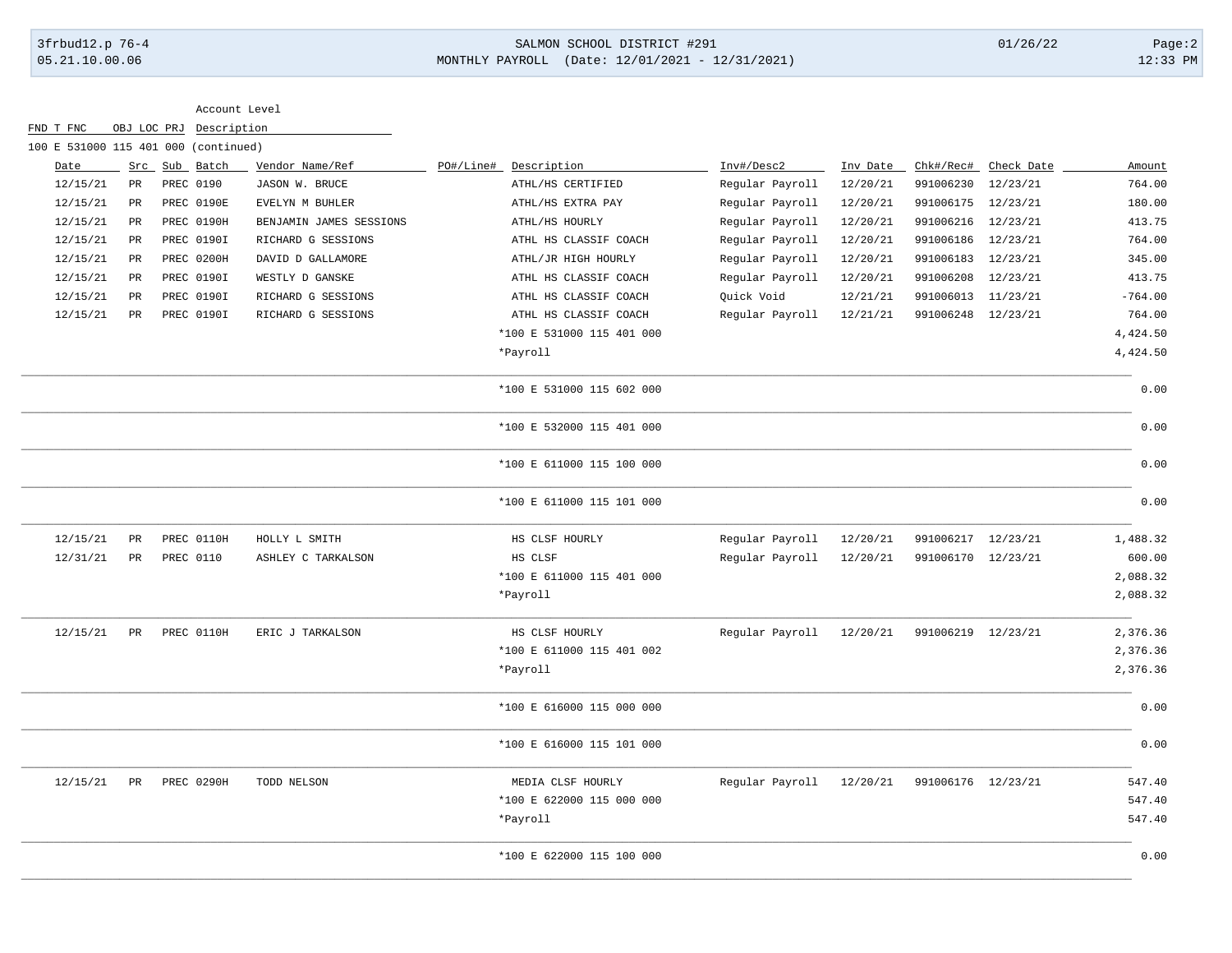### 3frbud12.p 76-4 SALMON SCHOOL DISTRICT #291 01/26/22 Page:3 05.21.10.00.06 MONTHLY PAYROLL (Date: 12/01/2021 - 12/31/2021) 12:33 PM

Account Level

FND T FNC OBJ LOC PRJ Description

| Amount   | Chk#/Rec# Check Date |                    | Inv Date | Inv#/Desc2      | PO#/Line# Description     | Vendor Name/Ref    | Src Sub Batch |                      | Date     |
|----------|----------------------|--------------------|----------|-----------------|---------------------------|--------------------|---------------|----------------------|----------|
| 0.00     |                      |                    |          |                 | *100 E 622000 115 101 000 |                    |               |                      |          |
| 1,455.38 |                      | 991006194 12/23/21 | 12/20/21 | Regular Payroll | MEDIA CLSF HOURLY         | DIANA L HARRY      | PREC 0290H    | PR                   | 12/15/21 |
| 1,455.38 |                      |                    |          |                 | *100 E 622000 115 103 000 |                    |               |                      |          |
| 1,455.38 |                      |                    |          |                 | *Payroll                  |                    |               |                      |          |
| 1,288.63 |                      | 991006204 12/23/21 | 12/20/21 | Regular Payroll | MEDIA CLSF HOURLY         | SHYLA A BARRETT    | PREC 0290H    | PR                   | 12/15/21 |
| 1,288.63 |                      |                    |          |                 | *100 E 622000 115 401 000 |                    |               |                      |          |
| 1,288.63 |                      |                    |          |                 | *Payroll                  |                    |               |                      |          |
| 300.00   |                      | 991006182 12/23/21 | 12/20/21 | Regular Payroll | Clas Admin                | CHAYLIN FARRAND    | PREC 0310E    | $_{\rm PR}$          | 12/15/21 |
| 300.00   |                      |                    |          |                 | *100 E 631000 115 001 000 |                    |               |                      |          |
| 300.00   |                      |                    |          |                 | *Payroll                  |                    |               |                      |          |
| 2,173.56 | 12/23/21             | 991006179          | 12/20/21 | Regular Payroll | DIST ADM CLSF             | KAYLA J. BIGELOW   | PREC 0310     | $_{\rm PR}$          | 12/15/21 |
| 126.49   | 12/23/21             | 991006218          | 12/20/21 | Regular Payroll | DIST ADM CLSF HOURLY      | ELE TARKALSON      | PREC 0310H    | $_{\rm PR}$          | 12/15/21 |
| 2,300.05 |                      |                    |          |                 | *100 E 632000 115 001 000 |                    |               |                      |          |
| 2,300.05 |                      |                    |          |                 | *Payroll                  |                    |               |                      |          |
| 0.00     |                      |                    |          |                 | *100 E 632000 115 001 911 |                    |               |                      |          |
| 0.00     |                      |                    |          |                 | *100 E 641000 115 100 000 |                    |               |                      |          |
| 0.00     |                      |                    |          |                 | *100 E 641000 115 101 000 |                    |               |                      |          |
| 1,684.20 |                      | 991006198 12/23/21 | 12/20/21 | Regular Payroll | ELEM CLASSIFIED HOURLY    | CHRISTINA K MULLEN | PREC 0060H    | $\mbox{\texttt{PR}}$ | 12/15/21 |
| 1,684.20 |                      |                    |          |                 | *100 E 641000 115 103 000 |                    |               |                      |          |
| 1,684.20 |                      |                    |          |                 | *Payroll                  |                    |               |                      |          |
| 2,419.20 |                      | 991006175 12/23/21 | 12/20/21 | Regular Payroll | SCHL ADM CLSF             | EVELYN M BUHLER    | PREC 0330     | $_{\rm PR}$          | 12/15/21 |
| 559.55   |                      | 991006175 12/23/21 | 12/20/21 | Regular Payroll | SCHOOL ADM CLSF           | EVELYN M BUHLER    | PREC 0330E    | PR                   | 12/15/21 |
| 2,978.75 |                      |                    |          |                 | *100 E 641000 115 401 000 |                    |               |                      |          |
| 2,978.75 |                      |                    |          |                 | *Payroll                  |                    |               |                      |          |
| 720.90   | 12/23/21             | 991006185          | 12/20/21 | Regular Payroll | DIST ADM CLSF HOURLY      | JANET L SEHER      | PREC 0310H    | $_{\rm PR}$          | 12/15/21 |
| 2,385.02 | 12/23/21             | 991006182          | 12/20/21 | Regular Payroll | DIST ADM CLSF             | CHAYLIN FARRAND    | PREC 0310     | $\rm PR$             | 12/15/21 |
| 300.00   |                      | 991006170 12/23/21 | 12/20/21 | Regular Payroll | DIST ADM CLSF             | ASHLEY C TARKALSON | PREC 0310     | PR                   | 12/31/21 |
| 3,405.92 |                      |                    |          |                 | *100 E 651000 115 001 000 |                    |               |                      |          |
| 3,405.92 |                      |                    |          |                 | *Payroll                  |                    |               |                      |          |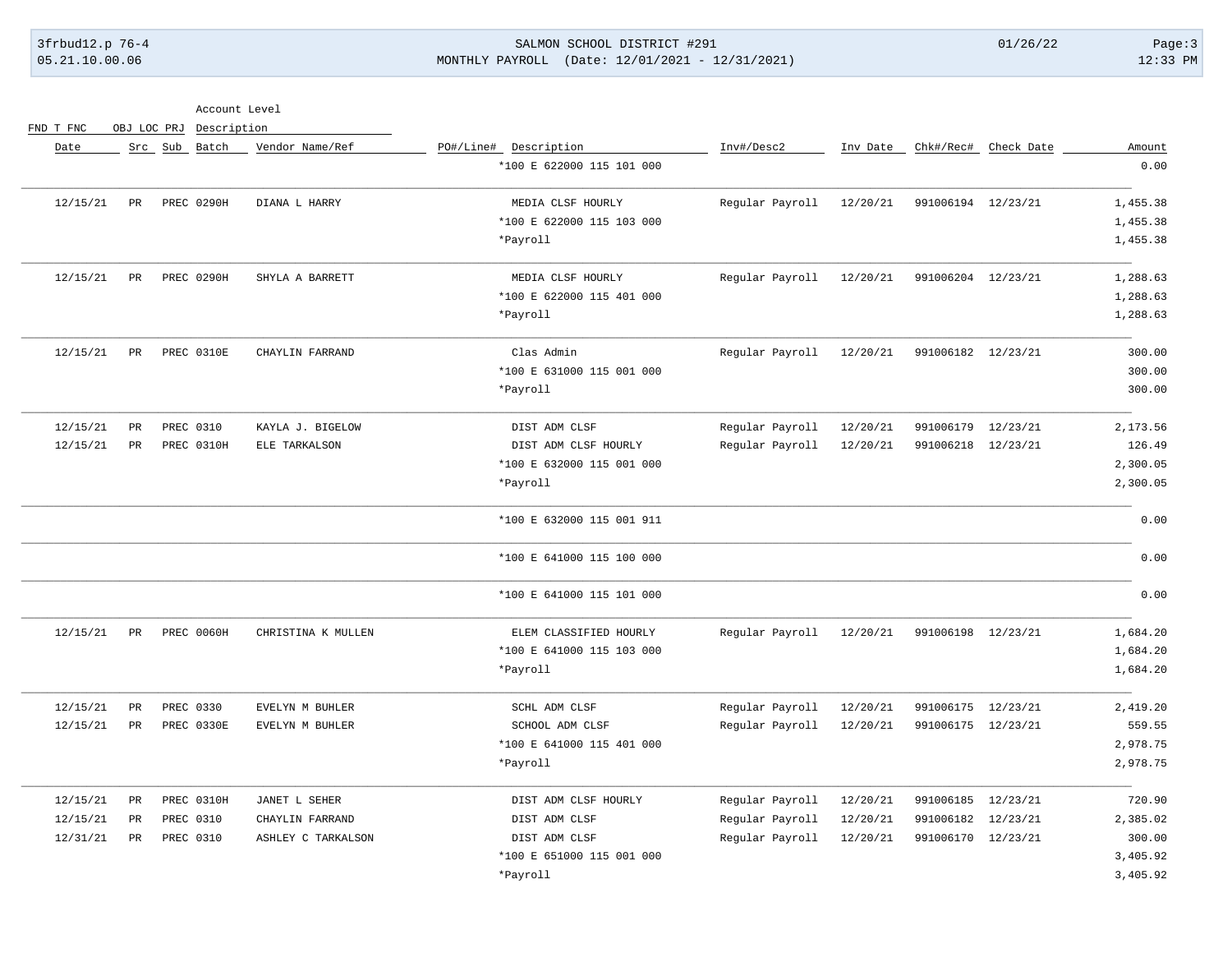# 3frbud12.p 76-4 SALMON SCHOOL DISTRICT #291 01/26/22 Page:4 05.21.10.00.06 MONTHLY PAYROLL (Date: 12/01/2021 - 12/31/2021) 12:33 PM

| Account Level |  |
|---------------|--|
|---------------|--|

| FND T FNC | OBJ LOC PRJ     |     | Description |                         |           |                           |                 |          |                    |            |           |
|-----------|-----------------|-----|-------------|-------------------------|-----------|---------------------------|-----------------|----------|--------------------|------------|-----------|
| Date      | Src             | Sub | Batch       | Vendor Name/Ref         | PO#/Line# | Description               | Inv#/Desc2      | Inv Date | Chk#/Rec#          | Check Date | Amount    |
| 12/15/21  | PR              |     | PREC 0360H  | ALLEN PETRICK           |           | CUSTODIAL HOURLY          | Quick Void      | 01/03/22 | 72690              | 12/23/21   | $-808.00$ |
| 12/15/21  | $_{\rm PR}$     |     | PREC 0360H  | ALLEN PETRICK           |           | CUSTODIAL HOURLY          | Regular Payroll | 01/03/22 | 991006265          | 12/23/21   | 808.00    |
| 12/15/21  | $\mbox{\sf PR}$ |     | PREC 0360H  | DAVID D FITZGERALD      |           | CUSTODIAL HOURLY          | Regular Payroll | 12/20/21 | 991006207          | 12/23/21   | 1,770.83  |
| 12/15/21  | PR              |     | PREC 0360H  | LISA M MARLER           |           | CUSTODIAL HOURLY          | Regular Payroll | 12/20/21 | 991006232          | 12/23/21   | 2,272.36  |
| 12/15/21  | PR              |     | PREC 0360H  | VICTORIA REYES          |           | CUSTODIAL HOURLY          | Regular Payroll | 12/20/21 | 991006215          | 12/23/21   | 3,222.36  |
| 12/15/21  | $\mbox{\sf PR}$ |     | PREC 0360H  | ALLEN PETRICK           |           | CUSTODIAL HOURLY          | Regular Payroll | 12/20/21 | 72690              | 12/23/21   | 808.00    |
| 12/15/21  | <b>PR</b>       |     | PREC 0360H  | STEVEN L YATES          |           | CUSTODIAL HOURLY          | Regular Payroll | 12/20/21 | 991006220          | 12/23/21   | 1,946.50  |
| 12/15/21  | PR              |     | PREC 0360H  | ZACHARY WILLIAM CARRELL |           | CUSTODIAL HOURLY          | Regular Payroll | 12/20/21 | 991006187 12/23/21 |            | 336.87    |
|           |                 |     |             |                         |           | *100 E 661000 115 000 000 |                 |          |                    |            | 10,356.92 |
|           |                 |     |             |                         |           | *Payroll                  |                 |          |                    |            | 10,356.92 |
|           |                 |     |             |                         |           | *100 E 661000 115 101 000 |                 |          |                    |            | 0.00      |
| 12/15/21  | $_{\rm PR}$     |     | PREC 0390H  | DANA BIGELOW            |           | MAINTENANCE HOURLY        | Regular Payroll | 12/20/21 | 991006205          | 12/23/21   | 2,339.96  |
| 12/15/21  | PR              |     | PREC 0390H  | ROBERT L. LEWIS         |           | MAINTENANCE HOURLY        | Regular Payroll | 12/20/21 | 991006231 12/23/21 |            | 3,646.86  |
|           |                 |     |             |                         |           | *100 E 664000 115 000 000 |                 |          |                    |            | 5,986.82  |
|           |                 |     |             |                         |           | *Payroll                  |                 |          |                    |            | 5,986.82  |
|           |                 |     |             |                         |           | *100 E 664000 115 100 000 |                 |          |                    |            | 0.00      |
|           |                 |     |             |                         |           | *100 E 665000 115 000 000 |                 |          |                    |            | 0.00      |
| 12/15/21  | PR              |     | PREC 0411H  | JASON A CROWNOVER       |           | CROSSING GUARD HOURLY     | Regular Payroll | 12/20/21 | 991006188 12/23/21 |            | 132.90    |
|           |                 |     |             |                         |           | *100 E 667000 115 000 000 |                 |          |                    |            | 132.90    |
|           |                 |     |             |                         |           | *Payroll                  |                 |          |                    |            | 132.90    |
|           |                 |     |             |                         |           | *100 E 667000 115 103 000 |                 |          |                    |            | 0.00      |
|           |                 |     |             |                         |           | *100 E 667000 115 401 000 |                 |          |                    |            | 0.00      |
| 12/15/21  | PR              |     | PREC 0410H  | PAUL FISHER             |           | TRANSPORTATION HOURLY     | Regular Payroll | 12/20/21 | 991006224          | 12/23/21   | 1,786.53  |
| 12/15/21  | PR              |     | PREC 0410   | BROOKE D MONROE         |           | TRANSPORTATION SALARY     | Regular Payroll | 12/20/21 | 991006184          | 12/23/21   | 75.00     |
| 12/15/21  | PR              |     | PREC 0410H  | BRUCE N MURPHY          |           | TRANSPORTATION HOURLY     | Regular Payroll | 12/20/21 | 991006225          | 12/23/21   | 2, 113.13 |
| 12/15/21  | PR              |     | PREC 0410H  | JOSHUA TOLMAN           |           | TRANSPORTATION HOURLY     | Regular Payroll | 12/20/21 | 991006227          | 12/23/21   | 1,269.94  |
| 12/15/21  | PR              |     | PREC 0410   | KATHY TOLMAN            |           | TRANSPORTATION SALARY     | Regular Payroll | 12/20/21 | 991006178          | 12/23/21   | 764.42    |
| 12/15/21  | PR              |     | PREC 0410H  | JESSE S WHITLEY         |           | TRANSPORTATION HOURLY     | Regular Payroll | 12/20/21 | 991006228          | 12/23/21   | 196.35    |
| 12/15/21  | PR              |     | PREC 0410H  | STEPHEN A FABENY        |           | TRANSPORTATION HOURLY     | Regular Payroll | 12/20/21 | 991006181          | 12/23/21   | 1,331.17  |
| 12/15/21  | $_{\rm PR}$     |     | PREC 0410H  | BERIK P CHRISTENSEN     |           | TRANSPORTATION HOURLY     | Regular Payroll | 12/20/21 | 991006206          | 12/23/21   | 41.64     |
| 12/15/21  | $_{\rm PR}$     |     | PREC 0410H  | DAVID J SHAFFMASTER     |           | TRANSPORTATION HOURLY     | Regular Payroll | 12/20/21 | 991006226          | 12/23/21   | 913.68    |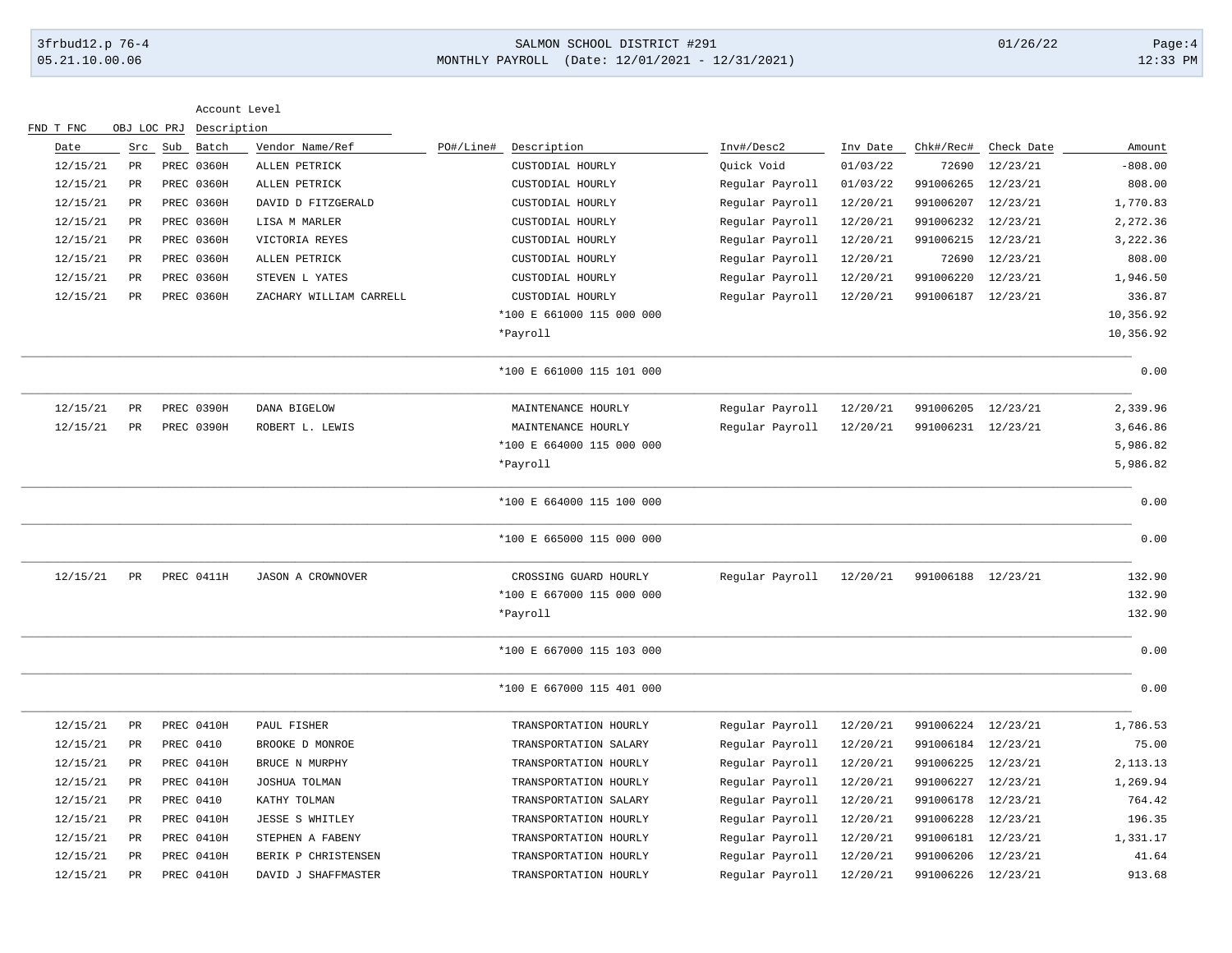# 3frbud12.p 76-4 SALMON SCHOOL DISTRICT #291 01/26/22 Page:5 05.21.10.00.06 MONTHLY PAYROLL (Date: 12/01/2021 - 12/31/2021) 12:33 PM

|                                      |                 | Account Level           |                     |                           |                 |          |                    |                      |           |
|--------------------------------------|-----------------|-------------------------|---------------------|---------------------------|-----------------|----------|--------------------|----------------------|-----------|
| FND T FNC                            |                 | OBJ LOC PRJ Description |                     |                           |                 |          |                    |                      |           |
| 100 E 681000 115 000 000 (continued) |                 |                         |                     |                           |                 |          |                    |                      |           |
| Date                                 |                 | Src Sub Batch           | Vendor Name/Ref     | PO#/Line# Description     | Inv#/Desc2      | Inv Date |                    | Chk#/Rec# Check Date | Amount    |
| 12/15/21                             | PR              | PREC 0410               | MARK D AUSTIN       | TRANSPORTATION SALARY     | Regular Payroll | 12/20/21 | 991006222          | 12/23/21             | 4,787.47  |
| 12/15/21                             | PR              | PREC 0410H              | DIANE BALDWIN       | TRANSPORTATION HOURLY     | Regular Payroll | 12/20/21 | 991006223          | 12/23/21             | 2,071.25  |
| 12/15/21                             | PR              | PREC 0410h              | BROOKE D MONROE     | TRANSPORTATION HOURLY     | Regular Payroll | 12/20/21 | 991006184 12/23/21 |                      | 1,353.92  |
|                                      |                 |                         |                     | *100 E 681000 115 000 000 |                 |          |                    |                      | 16,704.50 |
|                                      |                 |                         |                     | *Payroll                  |                 |          |                    |                      | 16,704.50 |
|                                      |                 |                         |                     | *100 E 681000 115 555 000 |                 |          |                    |                      | 0.00      |
| 12/15/21                             | $\mbox{\sf PR}$ | PREC 0412H              | PAUL FISHER         | SJSHS ATHL TRANSP HOURLY  | Regular Payroll | 12/20/21 | 991006224 12/23/21 |                      | 180.00    |
| 12/15/21                             | PR              | PREC 0410H              | JOSHUA TOLMAN       | TRANSPORTATION HOURLY     | Regular Payroll | 12/20/21 | 991006227 12/23/21 |                      | 286.88    |
| 12/15/21                             | $_{\rm PR}$     | PREC 0412H              | JOSHUA TOLMAN       | SJSHS ATHL TRANSP HOURLY  | Regular Payroll | 12/20/21 | 991006227 12/23/21 |                      | 528.75    |
| 12/15/21                             | PR              | PREC 0412H              | DAVID J SHAFFMASTER | SJSHS ATHL TRANSP HOURLY  | Regular Payroll | 12/20/21 | 991006226 12/23/21 |                      | 540.00    |
| 12/15/21                             | <b>PR</b>       | PREC 0412h              | BROOKE D MONROE     | SJSHS ATHL TRANSP HOURLY  | Regular Payroll | 12/20/21 | 991006184 12/23/21 |                      | 675.00    |
| 12/15/21                             | PR              | PREC 0412H              | BROOKE D MONROE     | SJSHS ATHL TRANSP HOURLY  | Regular Payroll | 12/20/21 | 991006184 12/23/21 |                      | 73.13     |
|                                      |                 |                         |                     | *100 E 682000 115 401 000 |                 |          |                    |                      | 2,283.76  |
|                                      |                 |                         |                     | *Payroll                  |                 |          |                    |                      | 2,283.76  |
|                                      |                 |                         |                     | *100 E 682000 115 602 000 |                 |          |                    |                      | 0.00      |
|                                      |                 |                         |                     | *100 E 682200 115 000 000 |                 |          |                    |                      | 0.00      |
|                                      |                 |                         |                     | *100 E 683000 115 100 000 |                 |          |                    |                      | 0.00      |
|                                      |                 |                         |                     | *220 E 661000 115 100 000 |                 |          |                    |                      | 0.00      |
|                                      |                 |                         |                     | *220 E 664000 115 100 000 |                 |          |                    |                      | 0.00      |
|                                      |                 |                         |                     | *233 E 515000 115 000 000 |                 |          |                    |                      | 0.00      |
|                                      |                 |                         |                     | *233 E 515000 115 000 200 |                 |          |                    |                      | 0.00      |
|                                      |                 |                         |                     | *233 E 515000 115 000 201 |                 |          |                    |                      | 0.00      |
|                                      |                 |                         |                     | *233 E 515000 115 000 202 |                 |          |                    |                      | 0.00      |
|                                      |                 |                         |                     | *233 E 515000 115 000 203 |                 |          |                    |                      | 0.00      |
|                                      |                 |                         |                     |                           |                 |          |                    |                      |           |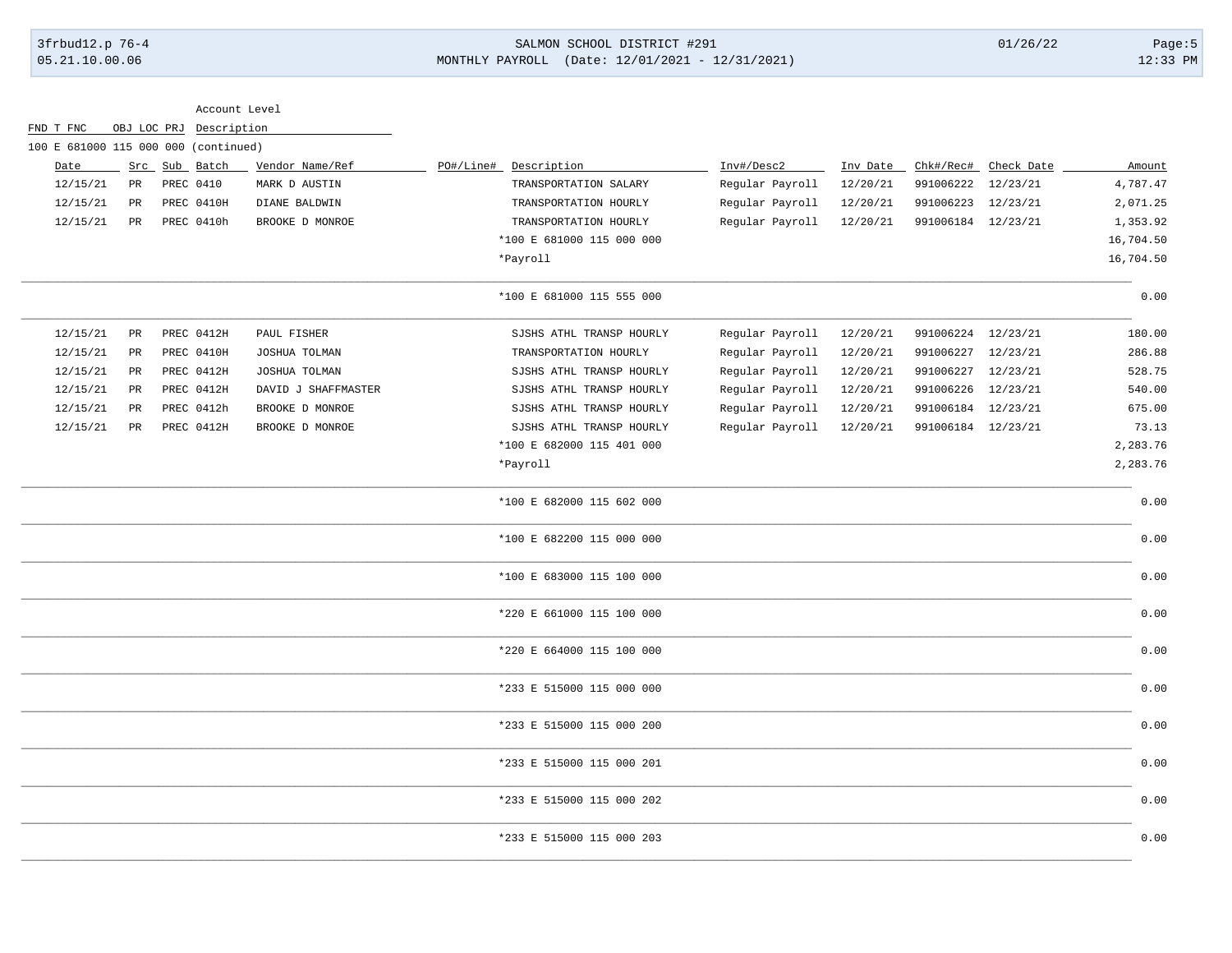3frbud12.p 76-4 05.21.10.00.06

SALMON SCHOOL DISTRICT #291 MONTHLY PAYROLL (Date: 12/01/2021 - 12/31/2021)  $01/26/22$ 

 $Page:6$  $12:33$  PM

Account Level

FND T FNC OBJ LOC PRJ Description

| Amount      | Inv Date _ Chk#/Rec# _ Check Date |          | Inv#/Desc2                         | PO#/Line# Description     | Vendor Name/Ref        | Src Sub Batch |                          | Date     |
|-------------|-----------------------------------|----------|------------------------------------|---------------------------|------------------------|---------------|--------------------------|----------|
| 0.00        |                                   |          |                                    | *233 E 515000 115 000 205 |                        |               |                          |          |
| 0.00        |                                   |          |                                    | *241 E 515000 115 401 000 |                        |               |                          |          |
| 0.00        |                                   |          |                                    | *242 E 512000 115 101 000 |                        |               |                          |          |
| 0.00        |                                   |          |                                    | *242 E 512000 115 103 000 |                        |               |                          |          |
| 410.55      | 991006176 12/23/21                | 12/20/21 | Regular Payroll                    | MEDIA CLSF HOURLY         | TODD NELSON            | PREC 0290H    | PR                       | 12/15/21 |
| 410.55      |                                   |          |                                    | *245 E 512000 115 103 000 |                        |               |                          |          |
| 410.55      |                                   |          |                                    | *Payroll                  |                        |               |                          |          |
| 0.00        |                                   |          |                                    | *245 E 515000 115 101 000 |                        |               |                          |          |
| 410.55      | 991006176 12/23/21                | 12/20/21 | Regular Payroll                    | MEDIA CLSF HOURLY         | TODD NELSON            | PREC 0290H    | $_{\rm PR}$              | 12/15/21 |
| 410.55      |                                   |          |                                    | *245 E 515000 115 401 000 |                        |               |                          |          |
| 410.55      |                                   |          |                                    | *Payroll                  |                        |               |                          |          |
| 1,368.50    | 991006176 12/23/21                | 12/20/21 | Regular Payroll                    | MEDIA CLSF HOURLY         | TODD NELSON            | PREC 0290H    | PR                       | 12/15/21 |
| 1,368.50    |                                   |          |                                    | *245 E 622000 115 000 000 |                        |               |                          |          |
| 1,368.50    |                                   |          |                                    | *Payroll                  |                        |               |                          |          |
| 0.00        |                                   |          |                                    | *245 E 622000 115 100 000 |                        |               |                          |          |
| 0.00        |                                   |          |                                    | *246 E 611000 115 000 000 |                        |               |                          |          |
| 0.00        |                                   |          |                                    | *246 E 611000 115 100 000 |                        |               |                          |          |
| 0.00        |                                   |          |                                    | *248 E 521000 115 100 000 |                        |               |                          |          |
| 0.00        |                                   |          |                                    | *249 E 515000 115 401 000 |                        |               |                          |          |
| 0.00        |                                   |          |                                    | *250 E 621000 115 001 000 |                        |               |                          |          |
| 0.00        |                                   |          |                                    | *251 E 512000 115 101 000 |                        |               |                          |          |
| $-1,635.32$ | 991006190 12/23/21                | 12/21/21 | Quick Void                         | Paraprofessional Hourly   | TONI RACHEL FITZGERALD | PREC PARAH    | PR                       | 12/15/21 |
| 1,791.00    | 991006247 12/23/21                | 12/21/21 |                                    | Paraprofessional Hourly   | TONI RACHEL FITZGERALD |               | PR                       | 12/15/21 |
|             |                                   |          |                                    |                           |                        |               |                          | 12/15/21 |
| 1,635.32    | 991006190 12/23/21                | 12/20/21 | Regular Payroll<br>Regular Payroll | Paraprofessional Hourly   | TONI RACHEL FITZGERALD |               | PREC PARAH<br>PREC PARAH | PR       |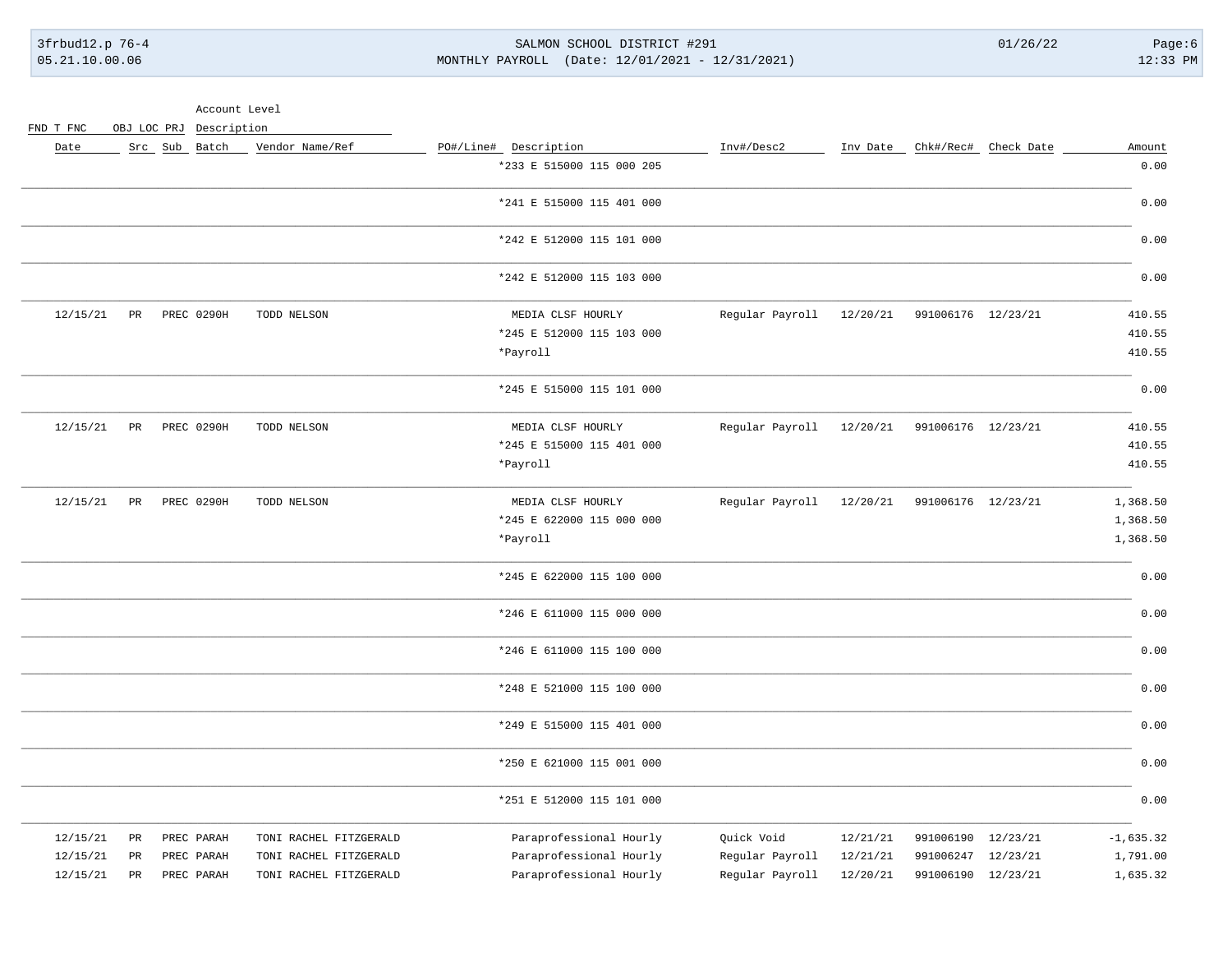# 3frbud12.p 76-4 SALMON SCHOOL DISTRICT #291 01/26/22 Page:7 05.21.10.00.06 MONTHLY PAYROLL (Date: 12/01/2021 - 12/31/2021) 12:33 PM

|           |                 | Account Level                                         |                        |                           |                 |          |                    |                      |          |
|-----------|-----------------|-------------------------------------------------------|------------------------|---------------------------|-----------------|----------|--------------------|----------------------|----------|
| FND T FNC |                 | OBJ LOC PRJ Description                               |                        |                           |                 |          |                    |                      |          |
| Date      |                 | 251 E 512000 115 103 000 (continued)<br>Src Sub Batch | Vendor Name/Ref        | PO#/Line# Description     | Inv#/Desc2      | Inv Date |                    | Chk#/Rec# Check Date | Amount   |
| 12/15/21  | PR              | PREC PARAH                                            | DAWN LOPEZ             | Paraprofessional Hourly   | Regular Payroll | 12/20/21 | 991006197          | 12/23/21             | 960.06   |
| 12/15/21  | PR              | PREC PARAH                                            | HAYLEY A PRESTON       | Paraprofessional Hourly   | Regular Payroll | 12/20/21 | 991006201          | 12/23/21             | 923.55   |
|           |                 |                                                       |                        | *251 E 512000 115 103 000 |                 |          |                    |                      | 3,674.61 |
|           |                 |                                                       |                        | *Payroll                  |                 |          |                    |                      | 3,674.61 |
|           |                 |                                                       |                        |                           |                 |          |                    |                      |          |
|           |                 |                                                       |                        | *251 E 515000 115 101 000 |                 |          |                    |                      | 0.00     |
| 12/15/21  | PR              | PREC PARAH                                            | PAULA J HONEYCUTT      | Paraprofessional Hourly   | Regular Payroll | 12/20/21 | 991006211 12/23/21 |                      | 996.57   |
|           |                 |                                                       |                        | *251 E 515000 115 401 000 |                 |          |                    |                      | 996.57   |
|           |                 |                                                       |                        | *Payroll                  |                 |          |                    |                      | 996.57   |
|           |                 |                                                       |                        | *251 E 621000 115 000 000 |                 |          |                    |                      | 0.00     |
|           |                 |                                                       |                        | *251 E 621000 115 000 302 |                 |          |                    |                      | 0.00     |
|           |                 |                                                       |                        | *251 E 621000 115 101 000 |                 |          |                    |                      | 0.00     |
|           |                 |                                                       |                        | *251 E 621000 115 101 302 |                 |          |                    |                      | 0.00     |
|           |                 |                                                       |                        | *251 E 632000 115 001 000 |                 |          |                    |                      | 0.00     |
|           |                 |                                                       |                        | *252 E 621000 115 001 000 |                 |          |                    |                      | 0.00     |
| 12/15/21  | $\mbox{\sf PR}$ | PREC PARAH                                            | ANGEL RAIN MURPHY      | Paraprofessional Hourly   | Regular Payroll | 12/20/21 | 991006213 12/23/21 |                      | 953.54   |
|           |                 |                                                       |                        | *254 E 621000 115 001 000 |                 |          |                    |                      | 953.54   |
|           |                 |                                                       |                        | *Payroll                  |                 |          |                    |                      | 953.54   |
| 12/15/21  | $_{\rm PR}$     | PREC PARAH                                            | TAMMY LEE RICE         | Paraprofessional Hourly   | Regular Payroll | 12/20/21 | 991006202          | 12/23/21             | 498.28   |
| 12/15/21  | $_{\rm PR}$     | PREC PARAH                                            | HOLLY A. NATELSON      | Paraprofessional Hourly   | Regular Payroll | 12/20/21 | 991006199          | 12/23/21             | 672.83   |
| 12/15/21  | PR              | PREC PARAH                                            | DARLENE A FOUST        | Paraprofessional Hourly   | Regular Payroll | 12/20/21 | 991006191 12/23/21 |                      | 1,455.38 |
| 12/15/21  | $_{\rm PR}$     | PREC PARAH                                            | DAVID D GALLAMORE      | Paraprofessional Hourly   | Regular Payroll | 12/20/21 | 991006183 12/23/21 |                      | 1,144.57 |
| 12/15/21  | PR              | PREC PARAH                                            | REBECCA L STEPHANISHEN | Paraprofessional Hourly   | Regular Payroll | 12/20/21 | 991006177          | 12/23/21             | 1,372.50 |
| 12/15/21  | PR              | PREC PARAH                                            | JOSIE JESSICA GORDON   | Paraprofessional Hourly   | Regular Payroll | 12/20/21 | 991006209 12/23/21 |                      | 691.24   |
|           |                 |                                                       |                        | *257 E 521000 115 000 000 |                 |          |                    |                      | 5,834.80 |
|           |                 |                                                       |                        | *Payroll                  |                 |          |                    |                      | 5,834.80 |
|           |                 |                                                       |                        | *257 E 521000 115 101 000 |                 |          |                    |                      | 0.00     |

\_\_\_\_\_\_\_\_\_\_\_\_\_\_\_\_\_\_\_\_\_\_\_\_\_\_\_\_\_\_\_\_\_\_\_\_\_\_\_\_\_\_\_\_\_\_\_\_\_\_\_\_\_\_\_\_\_\_\_\_\_\_\_\_\_\_\_\_\_\_\_\_\_\_\_\_\_\_\_\_\_\_\_\_\_\_\_\_\_\_\_\_\_\_\_\_\_\_\_\_\_\_\_\_\_\_\_\_\_\_\_\_\_\_\_\_\_\_\_\_\_\_\_\_\_\_\_\_\_\_\_\_\_\_\_\_\_\_\_\_\_\_\_\_\_\_\_\_\_\_\_\_\_\_\_\_\_\_\_\_\_\_\_\_\_\_\_\_\_\_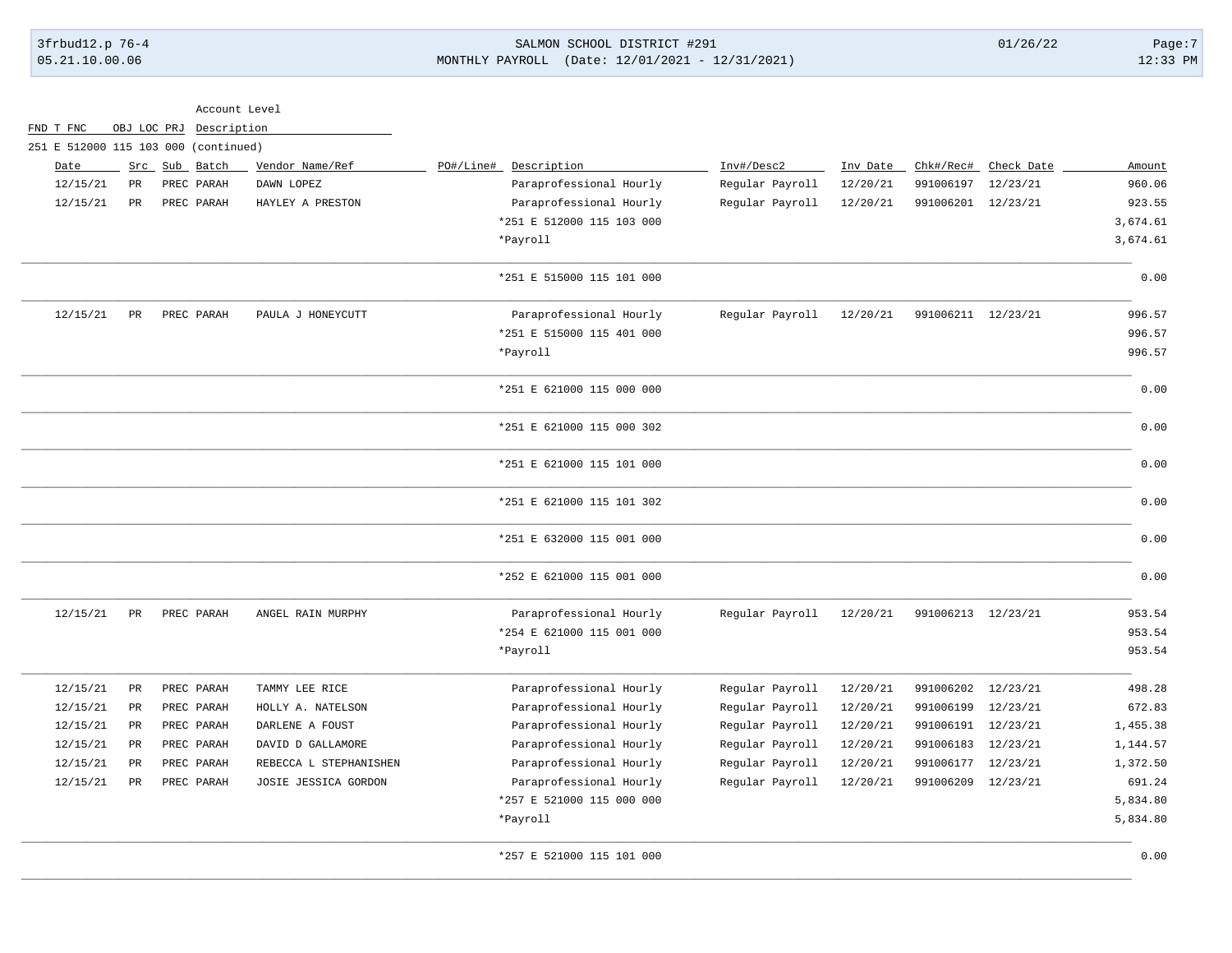3frbud12.p 76-4 05.21.10.00.06

SALMON SCHOOL DISTRICT #291 MONTHLY PAYROLL (Date: 12/01/2021 - 12/31/2021)  $01/26/22$ 

Account Level

| $\mbox{FND}$ T $\mbox{FNC}$ | OBJ LOC PRJ Description |               |            |                   |  |                            |                 |          |                    |            |          |
|-----------------------------|-------------------------|---------------|------------|-------------------|--|----------------------------|-----------------|----------|--------------------|------------|----------|
| Date                        |                         | Src Sub Batch |            | Vendor Name/Ref   |  | PO#/Line# Description      | Inv#/Desc2      | Inv Date | Chk#/Rec#          | Check Date | Amount   |
| 12/15/21                    | <b>PR</b>               |               | PREC 0311H | TAMARA G CHURCHES |  | MEDICAID CLASSIFIED HOURLY | Regular Payroll | 12/20/21 | 991006180 12/23/21 |            | 680.40   |
|                             |                         |               |            |                   |  | *257 E 616000 115 000 000  |                 |          |                    |            | 680.40   |
|                             |                         |               |            |                   |  | *Payroll                   |                 |          |                    |            | 680.40   |
|                             |                         |               |            |                   |  | *257 E 616000 115 101 000  |                 |          |                    |            | 0.00     |
|                             |                         |               |            |                   |  | *258 E 522000 115 101 000  |                 |          |                    |            | 0.00     |
| 12/15/21                    | PR                      |               | PREC PARAH | TAMMY LEE RICE    |  | Paraprofessional Hourly    | Regular Payroll | 12/20/21 | 991006202 12/23/21 |            | 498.28   |
|                             |                         |               |            |                   |  | *258 E 522000 115 103 000  |                 |          |                    |            | 498.28   |
|                             |                         |               |            |                   |  | *Payroll                   |                 |          |                    |            | 498.28   |
| 12/15/21                    | PR                      |               | PREC 0311H | TAMARA G CHURCHES |  | MEDICAID CLASSIFIED HOURLY | Regular Payroll | 12/20/21 | 991006180 12/23/21 |            | 680.40   |
| 12/15/21                    | PR                      |               | PREC 0270H | KIMBERLY GODFREY  |  | SP SVC CLSF HOURLY         | Regular Payroll | 12/20/21 | 991006192 12/23/21 |            | 241.68   |
| 12/15/21                    | PR                      |               | PREC PARAH | KIMBERLY GODFREY  |  | Paraprofessional Hourly    | Regular Payroll | 12/20/21 | 991006192 12/23/21 |            | 1,255.08 |
|                             |                         |               |            |                   |  | *260 E 521000 115 000 000  |                 |          |                    |            | 2,177.16 |
|                             |                         |               |            |                   |  | *Payroll                   |                 |          |                    |            | 2,177.16 |
|                             |                         |               |            |                   |  | *260 E 521000 115 100 000  |                 |          |                    |            | 0.00     |
|                             |                         |               |            |                   |  | *261 E 515000 115 101 000  |                 |          |                    |            | 0.00     |
|                             |                         |               |            |                   |  | *261 E 515000 115 401 000  |                 |          |                    |            | 0.00     |
|                             |                         |               |            |                   |  | *262 E 621000 115 000 000  |                 |          |                    |            | 0.00     |
|                             |                         |               |            |                   |  | *271 E 512000 115 101 000  |                 |          |                    |            | 0.00     |
|                             |                         |               |            |                   |  | *271 E 512000 115 103 000  |                 |          |                    |            | 0.00     |
|                             |                         |               |            |                   |  | *271 E 515000 115 401 000  |                 |          |                    |            | 0.00     |
|                             |                         |               |            |                   |  | *272 E 515000 115 401 000  |                 |          |                    |            | 0.00     |
|                             |                         |               |            |                   |  | *272 E 515000 115 602 000  |                 |          |                    |            | 0.00     |
|                             |                         |               |            |                   |  | *276 E 515000 115 000 000  |                 |          |                    |            | 0.00     |
|                             |                         |               |            |                   |  |                            |                 |          |                    |            |          |